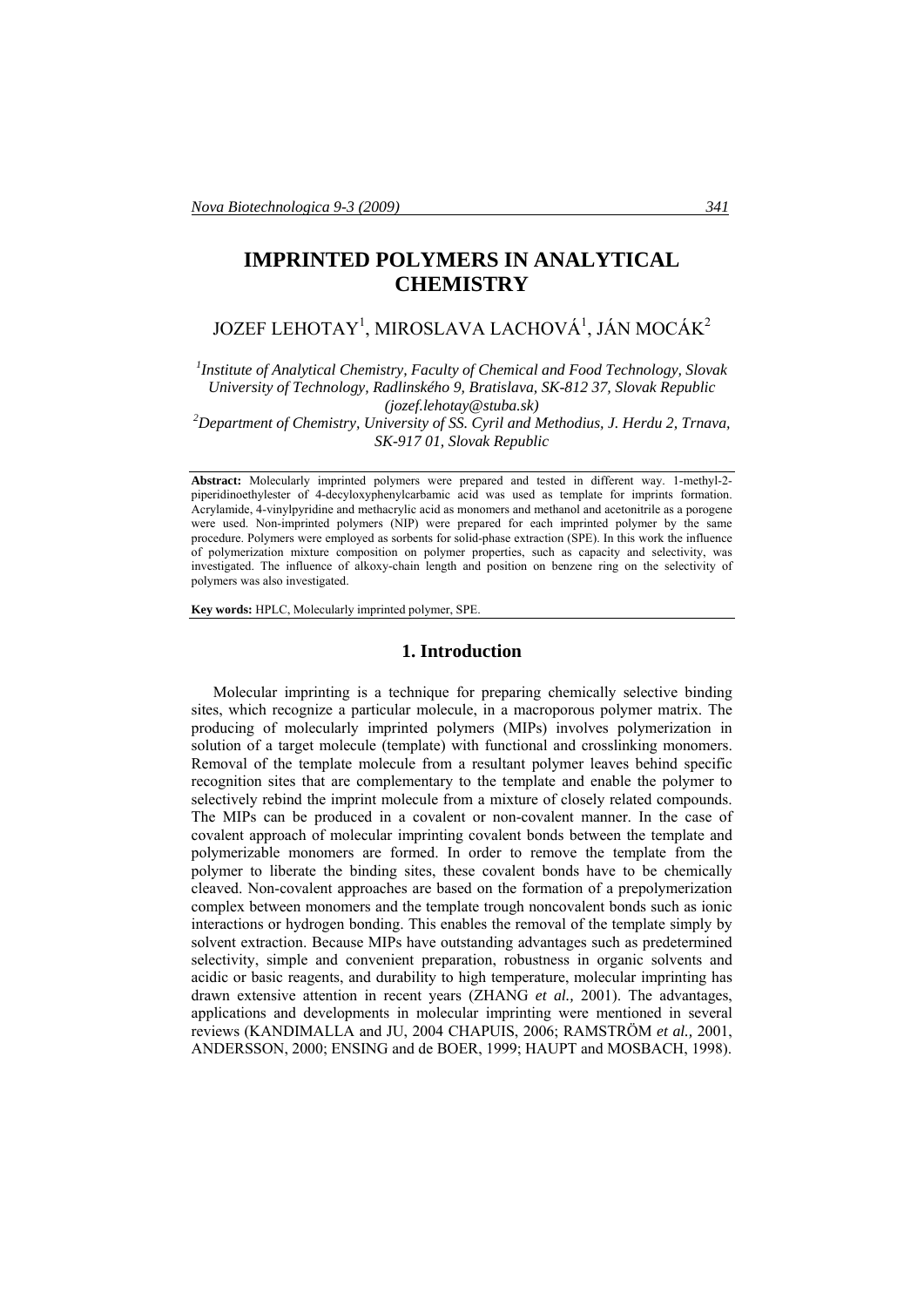A technology, using selective solid phases based on MIPs in MISPE (molecularly imprinted SPE), is still investigated by research groups. Analysts can use two approaches to obtain the required selectivity: non-selective and selective adsorption of MIPs for SPE. If the analyte can be trapped on the MIP by ionic or hydrophobic interactions, users can load an aqueous sample directly and retain it by using nonselective interactions. If the trapping is performed in water, the non-selectively bound components will be removed by washing with organic solvent, and the analyte of interest retained on the MIP will switch from non-selective to selective binding (ENSING and MAJORS, 2002). MIPs have been already applied in biological, pharmaceutical (BERECZKI *et al.,* 2001; THEODORIDIS and MANESIOTIS, 2002; XIE *et al.,* 2003; FENG *et al.,* 2004; CARO *et al.,* 2004) and environmental analysis (BAGGIANI *et al.,* 2001; MENA *et al.,* 2002; CHAPUIS *et al.,* 2003; ZHON and LAI, 2004). There are also some works where MISPE was used for sample preparation of herb or tea (XIE *et al.,* 2001; BLAHOVA *et al.,* 2004).

In this study, the influence of functional monomer and porogen, respectively, on the sorptive properties was investigated. The structurally related compounds (analytes with alkoxy-chain with in different position or with different length) were utilized to study the selectivity of MIPs. All MIPs were prepared by non-covalent approach by bulk polymerization and used as the sorbent for solid-phase extraction.

### **2. Material and methods**

#### *2.1 Chemicals*

1-methyl-2-piperidinoethylesters of alkoxyphenylcarbamic acid (Fig. 1) were synthesized on Pharmaceutical Faculty in Bratislava. Acetonitrile, methanol, toluene, methacrylic acid and diethylamine were purchased from Merck, 4-vinylpyridine was obtained from Aldrich, acrylamide and azobisizobutylonitrile were obtained from Fluka, and acetic acid was purchased from Lachema.



Fig. 1. Structure of compounds used in research, free base (a) and hydrochloride (b). Template molecule: R=  $-C_{10}H_{21}$  in 4- position (4-DPCA). Other analytes used in research:  $R = -C_{10}H_{21}$  in 2- position (2-DPCA).

# *2.2 HPLC analysis*

An HP 1100 system (Hewlett-Packard, Germany), consisting of a pump with a degasser, a diode-array detector (DAD) a 50 μl injector and a HP ChemStation were used. Analyses were carried out on the analytical column Separon SGX C18 (125 x 4 mm, 7 μm) (Watrex, USA) at laboratory temperature. Mobile phase consisted of methanol, acetonitrile, acetic acid and diethylamine (80:20:0.1:0.1) at a flow rate of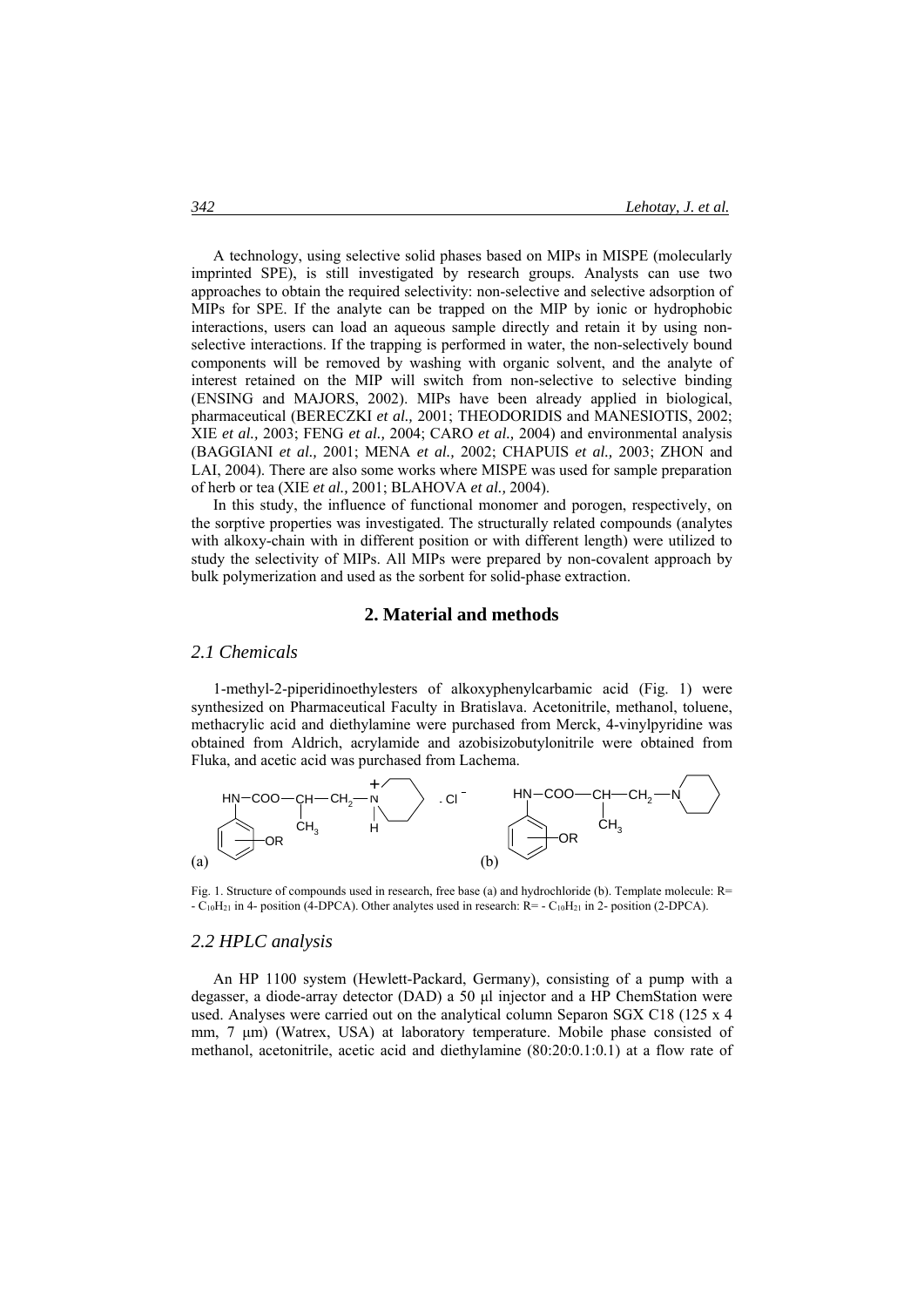0.5 ml/min. Izokratic elution was used. Diode-array detector worked in the range of 190 – 400 nm and the chromatograms were acquired at wavelength of 240 nm.

# *2.3 Polymer preparation*

The molecularly imprinted polymer was prepared according to ZHANG et al. (2001) method. For synthesis of MIPs template (1-methyl-2-piperidinoethylester of 4 decyloxyphenylcarbamic acid – 4-DPCA) was applied as hydrochloride and base, respectively. The base was used mainly for polymers prepared in acetonitrile and toluene because of better solubility of base template in these solvents. The composition of polymerization mixtures is shown in Table 1.

Table 1. Composition of polymerization mixtures.

| Polymer           | Form of template<br>molecule | Porogene     | Monomer          |
|-------------------|------------------------------|--------------|------------------|
| MIP <sub>1</sub>  | Base                         | Methanol     | Acrylamide       |
| MIP <sub>2</sub>  | Hydrochloride                | Methanol     | Acrylamide       |
| NIP1,2            |                              | Methanol     | Acrylamide       |
| MIP3              | Base                         | Acetonitrile | Acrylamide       |
| NIP3              |                              | Acetonitrile | Acrylamide       |
| MIP4              | Base                         | Toluene      | Acrylamide       |
| NIP <sub>4</sub>  |                              | Toluene      | Acrylamide       |
| MIP <sub>5</sub>  | Hydrochloride                | Methanol     | 4-vinylpyridine  |
| NIP <sub>5</sub>  |                              | Methanol     | 4-vinylpyridine  |
| MIP <sub>6</sub>  | Base                         | Acetonitrile | 4-vinylpyridine  |
| NIP <sub>6</sub>  |                              | Acetonitrile | 4-vinylpyridine  |
| MIP7              | Base                         | Toluene      | 4-vinylpyridine  |
| NIP7              |                              | Toluene      | 4-vinylpyridine  |
| MIP8              | Hydrochloride                | Methanol     | Methacrylic acid |
| MIP9              | Base                         | Methanol     | Methacrylic acid |
| NIP8.9            |                              | Methanol     | Methacrylic acid |
| MIP10             | Base                         | Acetonitrile | Methacrylic acid |
| NIP10             |                              | Acetonitrile | Methacrylic acid |
| MIP <sub>11</sub> | Base                         | Toluene      | Methacrylic acid |
| NIP11             |                              | Toluene      | Methacrylic acid |

# *2.4 Evaluation of MIP*

The cartridge capacity of each MIP and NIP was tested in methanol, acetonitrile, water and toluene. Prior to applying the solution of derivative of 4-DPCA, the polymer was pre-equilibrated with 5 ml of methanol and then with 5 ml of solvent in which the capacity was studied. 4-DPCA solution  $(0.5 \text{ µg/ml})$  was applied onto the cartridge (effluent was collected in 1 ml fractions) until a release was detected. Each fraction was measured by HPLC. In the case of toluene, 5 ml of 4-DPCA solution dissolved in toluene (0.5 μg/ml in the case of MIP4, MIP7, NIP4 and NIP7;) was applied. In the case of MIP11 and NIP11, 20 ml of 4-DPCA (5 μg/ml) was applied onto the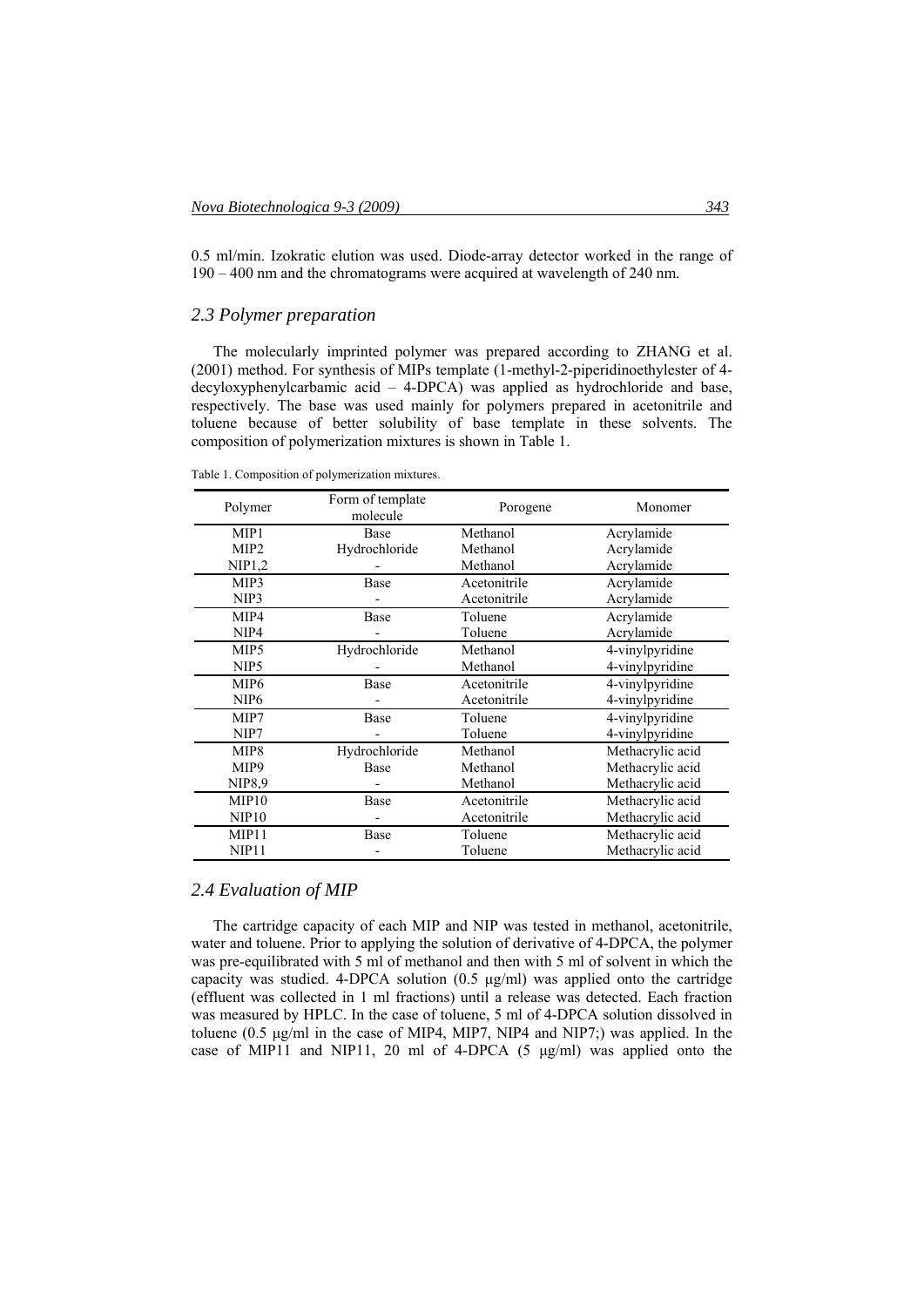cartridges. Then the cartridges were dried and the adsorbed analyte was desorbed by methanol - acetic acid mixture (95:5). Effluent was dried, resolved in methanol and measured by HPLC. For polymers´capacity, the template was used in the same form (free base or hydrochloride) as it was used during polymerization.

The selelectivity of MIP3, MIP 9, MIP10 and MIP11 for 1-methyl-2 piperidinoethylester of 4-methoxyphenylcarbamic acid (4-MPCA) and 2 decyloxyphenylcarbamic acid (2-DPCA) was tested. The selectivity of MIP3 and MIP11 in acetonitrile and MIP9 and MIP10 in methanol was determined. The procedure and the solution concentration were the same as described for 4-DPCA.

## **3. Results and discussion**

### *3.1 Capacity of polymers*

As it was described above, the capacities of MIPs were evaluated in different solvents. The same procedure was performed on MIPs and NIPs, respectively, and the resultant values of polymer capacities for template molecules are shown in Table 2.

| Polymer           | Capacity ( $\mu$ g of analyte/100 mg of polymer) |             |         |
|-------------------|--------------------------------------------------|-------------|---------|
|                   | Acetonitrile                                     | Methanol    | Toluene |
| MIP1 (AA-MeOH)    | 0.1                                              | 0           |         |
| MIP <sub>2</sub>  | $\Omega$                                         |             |         |
| NIP1,2            | 0.1                                              | 0.1         |         |
| MIP3 (AA-ACN)     | $2.5\,$                                          | 0.5         |         |
| NIP3              | 0.4                                              | 0.4         |         |
| MIP4 (AA-Tol)     | 0.7                                              | 0.1         | 1.2     |
| NIP4              | 0.5                                              | $\Omega$    | 0.9     |
| MIP5 (4VP-MeOH)   | 0.2                                              | 0.1         |         |
| NIP <sub>5</sub>  | 0.3                                              | $\Omega$    |         |
| MIP6 (4VP-ACN)    | 0.5                                              | 0.2         |         |
| NIP <sub>6</sub>  | 0.6                                              | $\Omega$    |         |
| MIP7 (4VP-Tol)    | 0.7                                              | 0.1         | 0.4     |
| NIP7              | 0.8                                              | 0.1         | 0.4     |
| MIP8 (MAA-MeOH)   | 3.8                                              | 2.0         |         |
| MIP9              | 28.0                                             | 8.0         |         |
| NIP8,9            | 4.0                                              | 1.9         |         |
| MIP10 (MAA-ACN)   | 20.4                                             | 20.2        |         |
| NIP10             | 10.7                                             | 5.9         |         |
| MIP11 (MAA-Tol)   | 76.0                                             | <b>32.0</b> | 61.1    |
| NIP <sub>11</sub> | 9.7                                              | 6.2         | 6.6     |

Table 2. Binding capacities of prepared polymers.  $RSD = 4.5 - 13.5 \%$ , n = 3.

 $RSD = 4.5 - 9.5 \%$ ,  $n = 3$ .

Polymers prepared with hydrochloride form as a template were tested for both forms (hydrochloride and base, respectively) and the values of capacities of each polymer (MIP1, 5, 8) were similar for both forms of template.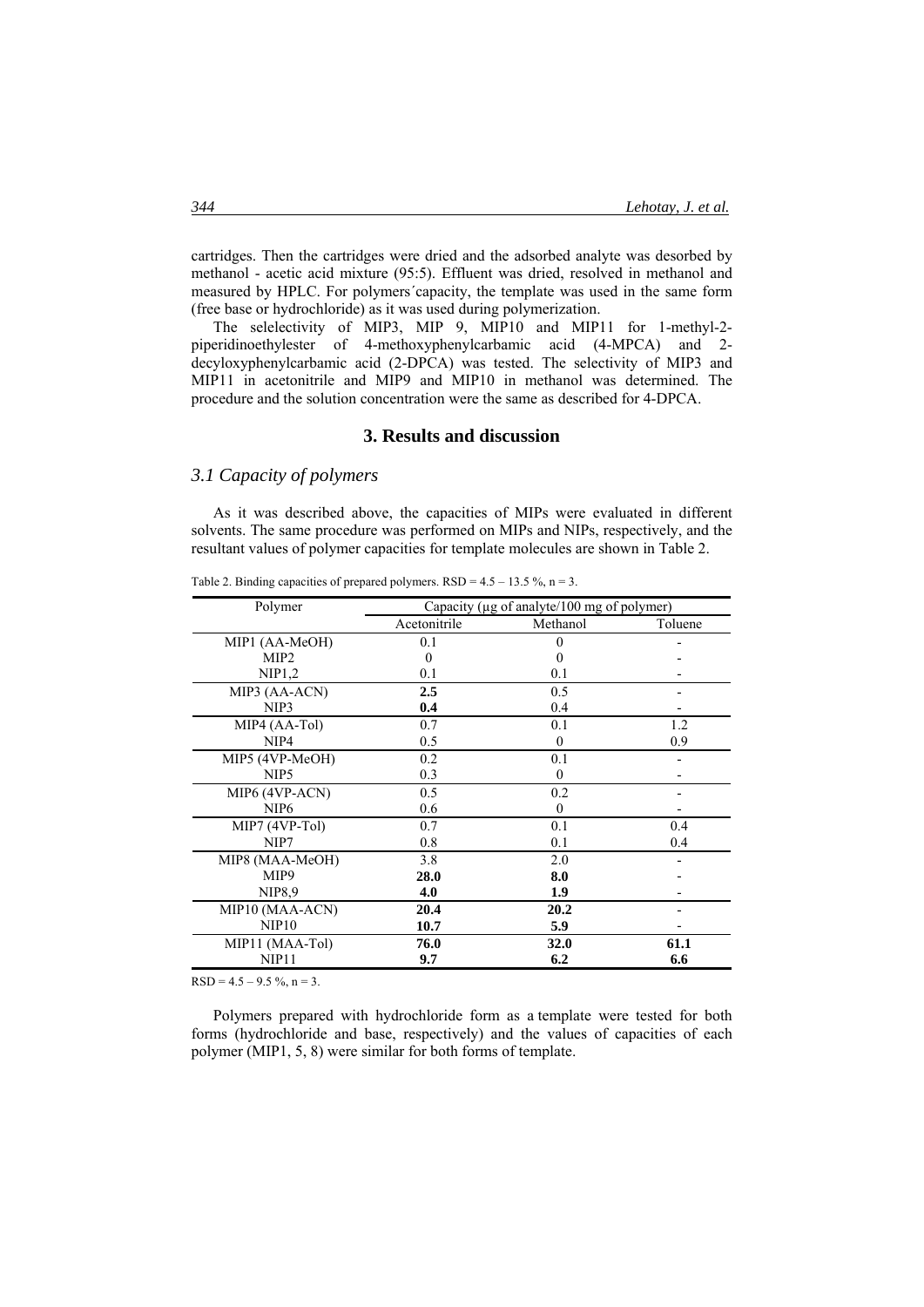As it was mentioned in the introduction, the type of functional monomer and porogen plays important role during the formation of pre-polymerization complex. It is obvious from Table 2, that the specific capacity of polymers prepared with 4 vinylpyridine as a functional monomer is very low. Therefore 4-vinylpyridine is not suitable monomer for this type of template. Methacrylic acid seems to be the most convenient monomer for our template. All MIPs, with the exception of MIP8, prove the ability to bind the template molecule specifically. Different capacity of MIP8 in comparison to MIP9 demonstrates the influence of the template form on the ability to form the pre-polymerization complex. The MIP9 was prepared using by the base form and the MIP8 was prepared with hydrochloride form.

When we compare the MIPs prepared with acrylamide, only MIP3 is able to bind the template specifically. It indicates the influence of porogene on the formation of pre-polymerization complex. Acetonitrile is less polar solvent in comparison to methanol. In this case less polar solvents optimize the interactions between monomer and template. More polar solvents such as methanol and water cancel the hydrogen bonding between monomer and template. The difference between acetonitrile and methanol is also in the way of creation of the hydrogen bonds – donor and acceptor.

The solvent used in the process of capacity determination is also very important. The nature of solvent employed for this step influences the relative swelling of the polymer. Swelling of the polymer causes changes in the binding site cavities. Solvent is also responsible to solvatation process. It means that the size and shape of template molecule depends on the solvent. Combination of these factors affects the change of capacity of MIP.

The highest values of binding capacities were obtained using water (not presented in Table) for sample loading for all MIPs and also for NIPs. The whole amount of loaded template  $(100 \mu g)$  was sorbed onto the sorbents. In aquaeous environments, hydrogen-bonding and electrostatic interactions could be disrupted, and hydrophobic interactions, which are non-specific, could govern analyte retention (Haginaka 2005) This allows to use water samples for extraction, of course, after sample loading, the cartridge should be dried and washed with selective organic solvent able to disrupt the non-specific interaction of analyte with polymer.

### *3.2 Capacity of MIPs for structurally related compounds*

The procedure of determination of capacity of MIP3, MIP9, MIP10 and MIP11 for structurally related compounds was the same as for template. The influence of length of alkoxy- chain on benzene ring was tested using by 4-MPCA. The influence of position of alkoxy-chain was investigated by measuring of MIPs´ capacity for 2- DPCA. The polymer capacities of MIPs and relevant NIPs are shown in Table 3.

As it is obvious from Table 3, the capacity of MIP3 is lower for analyte with shorter alkoxy-chain (4-MPCA) than for template. Therefore the length of alkoxychain impacts the capacity of analyte and MIP3 can recognize template molecule from structurally related compounds.

The influence of alkoxy chain position on benzene ring was also tested. The difference between capacity values of the template (4-DPCA) and the analyte with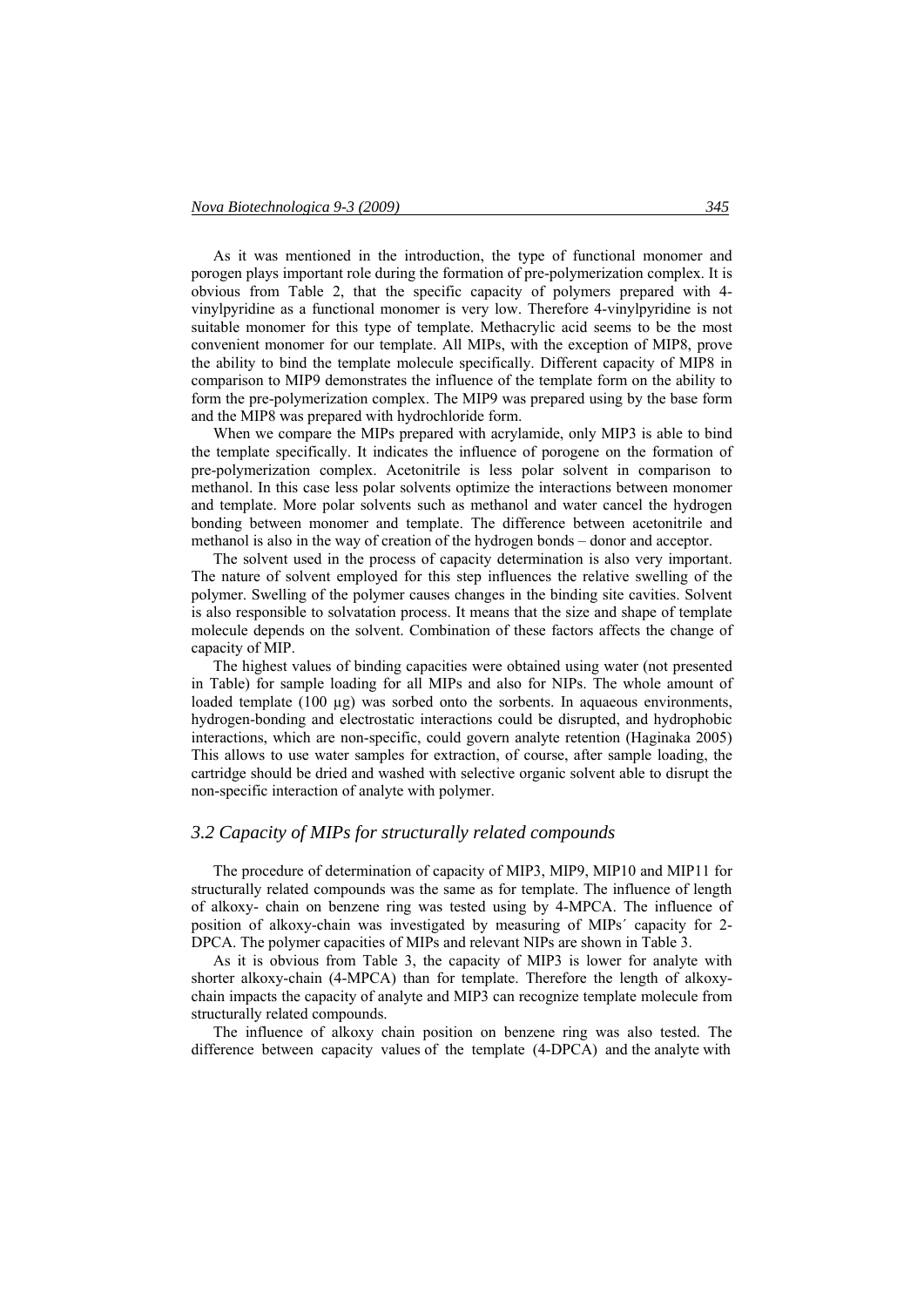|                 | Capacity ( $\mu$ g of analyte/100 mg of polymer) |                    |                     |  |
|-----------------|--------------------------------------------------|--------------------|---------------------|--|
|                 | Ester of p-                                      | Ester of p-        | Ester of o-         |  |
|                 | decyloxyphenylcarb.                              | methoxyphenylcarb. | decyloxyphenylcarb. |  |
|                 | acid (template) –                                | $acid - 4MPCA$     | $Acid - 2DPCA$      |  |
|                 | 4DPCA                                            |                    |                     |  |
| MIP3 (AA-ACN)   | 2.5                                              | 1.3                | 1.9                 |  |
| NIP3            | 0.4                                              | 0.3                | 0.4                 |  |
| MIP9 (MAA-MeOH) | 8.0                                              | 9.2                | 4.8                 |  |
| <b>NIP8.9</b>   | 1.9                                              | 1.9                | 1.8                 |  |
| MIP10 (MAA-ACN) | 20.2                                             | 18.1               | 10.2                |  |
| NIP10           | 5.9                                              | 3.2                | 6.2                 |  |
| MIP11 (MAA-Tol) | 76.0                                             | 75.1               | 76.2                |  |
| NIP11           | 9.7                                              | 10.2               | 8,0                 |  |

Table 3. Binding capacities of prepared polymers.

 $RSD = 4.5 - 9.1 %$ , n = 3.

alkoxy chain in orto- position (2-DPCA) is not very leap. But in the case of MIP9 and MIP10, the capacity of MIPs is two times higher for template than for the analyte with alkoxy-chain in orto-position. It demonstrates that MIP9 and MIP10 have the different selectivity for compounds with decyloxy-group in other position on benzene ring.

#### **References**

- ANDERSSON, L.I.: Molecular imprinting for drug bioanalysis: a review on the application of imprinted polymers to solid-phase extraction and binding assay. J. Chromatogr. B 2000, 739, 163-173.
- BAGGIANI, C., GIOVANNOLI, C., ANFOSSI, L., TOZZI, C.: Molecularly imprinted solid-phase extraction sorbent for the clean-up of chlorinated phenoxyacids from aqueous samples. J. Chromatogr. A, 938, 2001, 35-44.
- BERECZKI, A., TOLOKÁN, A., HORVAI, G., HORVÁTH, V., LANZA, F., HALL, A.J., SELLERGREN, B.: Determination of phenytoin in plasma by molecularly imprinted solid-phase extraction. J. Chromatogr. A, 930, 2001, 31-38.
- BLAHOVÁ, E., LEHOTAY, J., SKAČÁNI, I.: The use of molecularly imprinted polymer for selective extraction of (+)-catechin. J. Liq. Chromatogr. Rel. Tech., 27, 2004, 2715-2731.
- CARO, E., MARCÉ, R.M., CORMACK, P.A.G., SHERRINGTON, D.C., BORRUL, F.: A new molecularly imprinted polymer for the selective extraction of naproxen from urine samples by solid-phase extraction. J. Chromatogr. B, 813, 2004, 137- 143.
- CHAPUIS, F., DICHON, V., LANZA, F., SELLERFGRE, S., HENNON, M.C.: Optimization of the class-selective extraction of triazines from aqueous samples using a molecularly imprinted polymer by a comprehensive approach of the retention mechanism. J. Chromatogr. A, 999, 2003, 23-33.
- ENSING, K., DE BOER, T.: Tailor-made materials for tailor-made applications: application of molecular imprints in chemical analysis. Trends Anal. Chem., 18, 1999, 138-145.